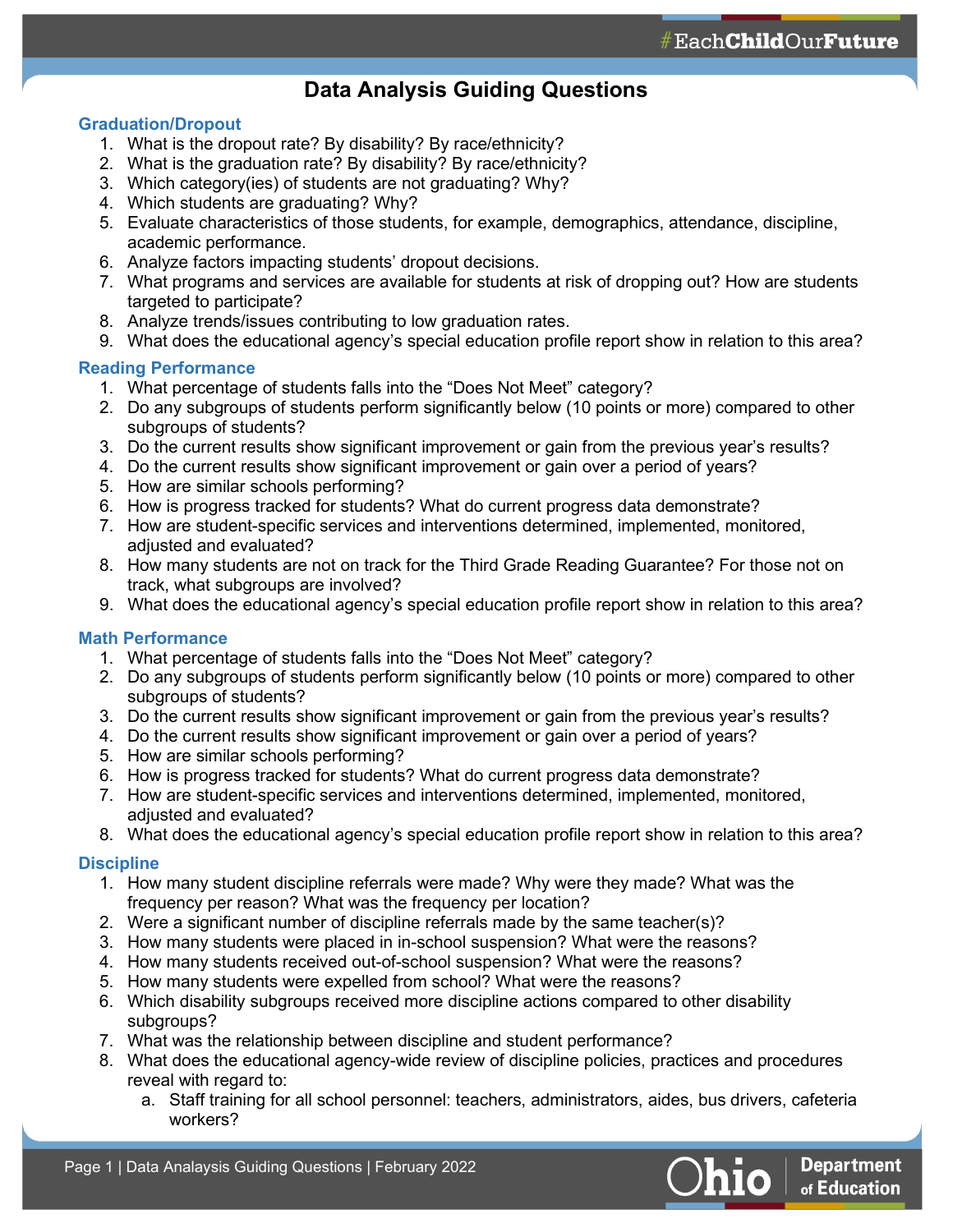- b. The implementation and effectiveness of positive behavioral supports and interventions?
- c. Development of behavior goals and supports for students with disabilities, based on individual needs?
- d. The application and use of Functional Behavioral Assessments and Behavior Improvement Plans?
- e. The educational agency's Manifestation Determination Review process?
- 9. How often are Functional Behavioral Assessments and Behavior Improvement Plans revisited or adjusted?
- 10. Of the number of students with disabilities who have been disciplined, how many students had behavior goals in their IEP prior to the discipline? How many students had IEPs amended to include behavior goals?
- 11. What does the educational agency's special education profile report show in relation to this area?

#### **Alternate Assessment for Students with Significant Cognitive Disabilities (AASCD)**

- 1. What are the educational agency's current policies, procedures and practices surrounding the Alternate Assessment? How are applicable staff trained/informed on these policies, procedures and practices? How are newly hired staff trained?
- 2. Is there a formal written procedure for determination of eligibility to participate in the Alternate Assessment?
- 3. What factors are considered when determining eligibility for participation in the Alternate Assessment?
- 4. Does the educational agency use the Department's AASCD Decision-Making Tool when determining eligibility for the Alternate Assessment?
- 5. What members of the IEP team are present when determining eligibility for the Alternate Assessment?
- 6. How are parents involved in decision making and made aware of the implications of their student participating in the Alternate Assessment?
- 7. If determination is not appropriate for a student who has been previously identified as participating in the Alternate Assessment, how would this issue be approached?
- 8. If a student is determined eligible to participate in the Alternate Assessment, how is this reflected in supports and services provided on the student's IEP?
- 9. What kind of professional development or formal training does the district provide to staff members regarding the Alternate Assessment and determination for eligibility?
- 10. Are participation rates different for certain subgroups (for example, Black, Hispanic, Asian, White, English learners, economically disadvantaged) as compared to other subgroups?
- 11. What does the educational agency's special education profile report show in relation to this area?

## **Special Education Profile**

- 1. What specific indicator is an area of concern?
- 2. What do the data reveal about the trends and patterns over time? What is the impact of these trends and patterns?
- 3. What current initiatives are in place to address identified concerns?
- 4. Has the educational agency already completed a Self-Review Summary Report and Improvement Plan through an indicator review?

## **Dispute Resolution**

- 1. What procedures, policies and practices does the district have in place for disputes?
- 2. What is the average number of parent complaints and what is the nature of the complaints?
- 3. Are there any patterns in parent complaints (for example, lack of related services, lack of assistive technology)?
- 4. What methods are used to seek parent input and participation?
- 5. What types of support services are available to intervene and establish accountability for the educational agency, students and parents?

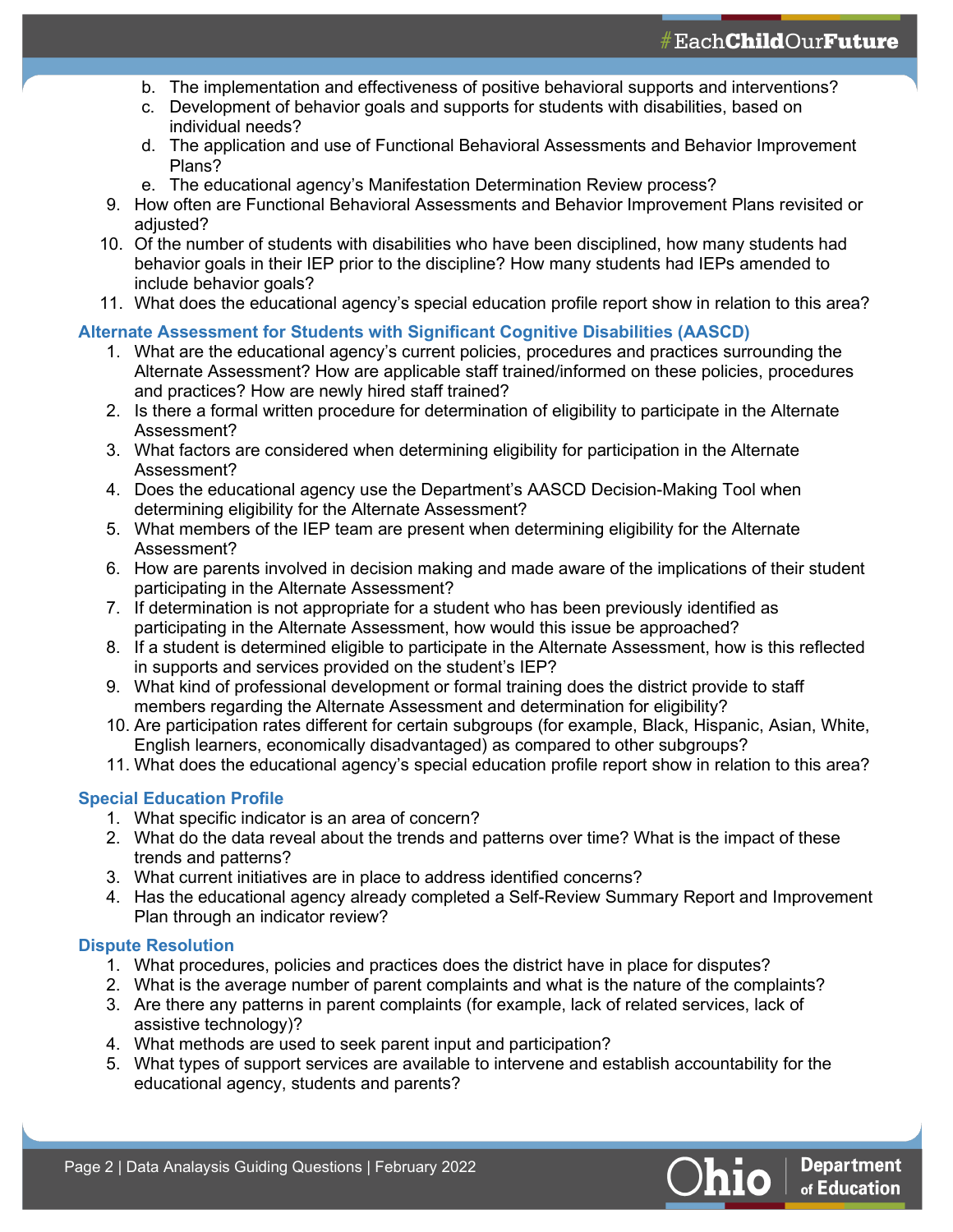## **Perception Surveys**

- 1. Does the educational agency have an ongoing formal process for communicating and receiving feedback from all stakeholders?
- 2. What were the results of the perception surveys (parents, staff, administrators)?
- 3. What do the data reveal/what other areas identified do they align with?
- 4. What current initiatives are in place to address identified concerns?

## **Internal Monitoring Process**

- 1. What are some areas of concern found in the Department's summary report for record reviews?
- 2. What are the results of the Internal Monitoring Team's record reviews (Child Find, Delivery of Services, Least Restrictive Environment, Discipline)?
- 3. What do IEP verifications reveal about specially designed instruction, accommodations and modifications?
- 4. How are professional development strategies from record review results implemented and monitored?
- 5. How does the educational agency plan to train additional staff in the internal monitoring process?

## **Use and Access to Technology**

- 1. Do all students have access to the technology and internet needed to meet all learning standards and IEP goals/accommodations?
- 2. Are all instructional staff trained in using the technology?
- 3. How does the educational agency address cyberbullying and internet safety?
- 4. How does the educational agency address any concerns with student and/or teacher access to technology?
- 5. How does the educational agency ensure parental access and training with technology if in a remote/blended learning environment?

#### **Inclusive Leadership**

- 1. Has the educational agency established a Leadership Team that reviews data, monitors and determines next steps in the improvement process? The team should include individuals with key positions at various levels of the organization (system wide learning/ decision making) and community stakeholders. For example, members may include:
	- **Superintendent**
	- Special Education Director/Coordinator
	- EMIS Coordinator
	- Treasurer/Fiscal Agent
	- **Legal**
	- General education leadership
	- **Curriculum**
	- Parent
	- Community/agencies
	- Union leadership
- 2. Are building and department leaders knowledgeable about evidence-based instructional strategies that are successful for students with disabilities and how to use data to inform instruction?
- 3. Do leaders engage staff in rigorous procedures for monitoring and evaluating instructional practices?
- 4. How does educational agency leadership build capacity through support and accountability?
- 5. How does educational agency leadership sustain an open and collaborative culture? Does leadership collaborate with internal and external stakeholders (including staff, parents, other outside entities, the Department, SST staff, other educational agencies)?

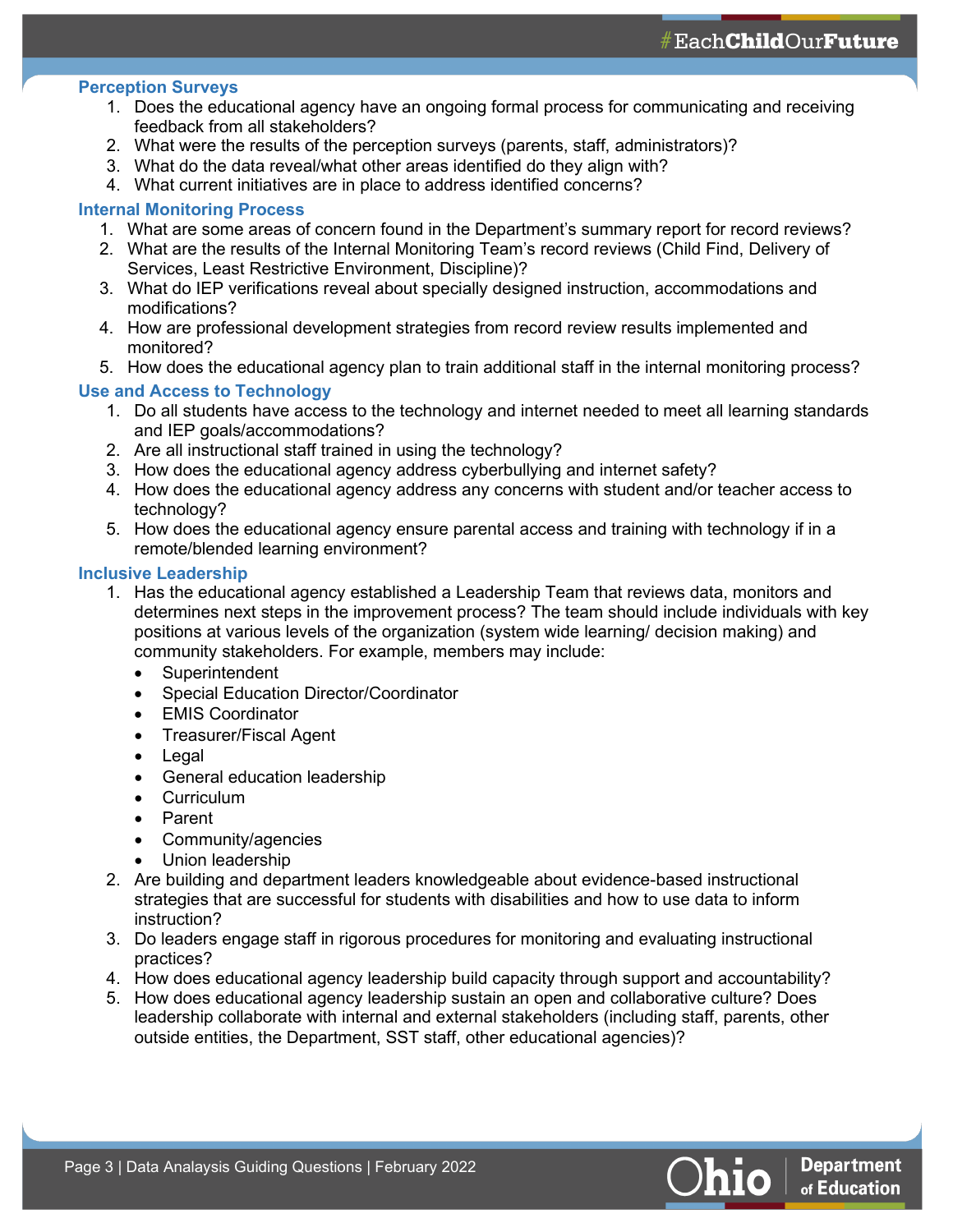## **Disproportionality**

#### Placement

- 1. How does the team ensure that materials and procedures used to assess English Learners are evaluating the extent to which the student has a disability rather than evaluating English language skills?
- 2. How does the team ensure students are assessed in all areas of the suspected disability including, when appropriate, health, vision, hearing, social and emotional skills, general intelligence, academic performance, vocational skills, communication abilities, adaptive skills and motor abilities?
- 3. Does the educational agency review its continuum of alternative placement options? How?
- 4. How does the IEP team decide what supports and services are necessary for the student to access the general education curriculum?
- 5. How does the team align supports and services to the least restrictive environment?
- 6. What is the protocol when supports and services cannot be aligned with district placement options?
- 7. How often is the least restrictive environment decision revisited?
- 8. What specific steps does the district take to ensure diversity among district staff reflects that of the student population?

## Identification

- 1. Identify the most common sources of referrals to the intervention process for those students who reflect the race/ethnicity and disability category identified as significantly disproportionate in the district's Special Education Profile (for example, parents, school-based staff, outside professionals)?
- 2. What are the most common referral concerns for those students who reflect the race/ethnicity and disability category identified as significantly disproportionate in the district's Special Education Profile?
- 3. What is the district's formal, written process for intervention prior to evaluation for special education services?
- 4. What training have evaluation team members had in selecting assessments and materials that avoid racial/cultural bias?
- 5. How does the team ensure that assessments are administered in a student's native language when applicable and/or student's mode of communication?
- 6. How does the team ensure that assessments are used for the purpose intended and that the measurement is valid and reliable?
- 7. How does the team ensure the student is assessed in all areas of the suspected disability including, where appropriate, health, vision, hearing, social and emotional status, general intelligence, academic performance, vocational skills, communicative status and motor abilities?
- 8. How does the team ensure that materials and procedures used to assess English Learners are evaluating the extent to which the student has a disability rather than evaluating the student's English language skills?

## **Restraint and Seclusion**

- 1. How is staff trained in the educational agency's Restraint and Seclusion policy? How is it documented? How often? What arrangements are made (including timeframes) for training newly hired staff? How does the educational agency ensure that someone in each building has received training?
- 2. What are the procedures for documenting restraints and/or seclusions? Who tracks (either district wide and/or building level) the occurrences?

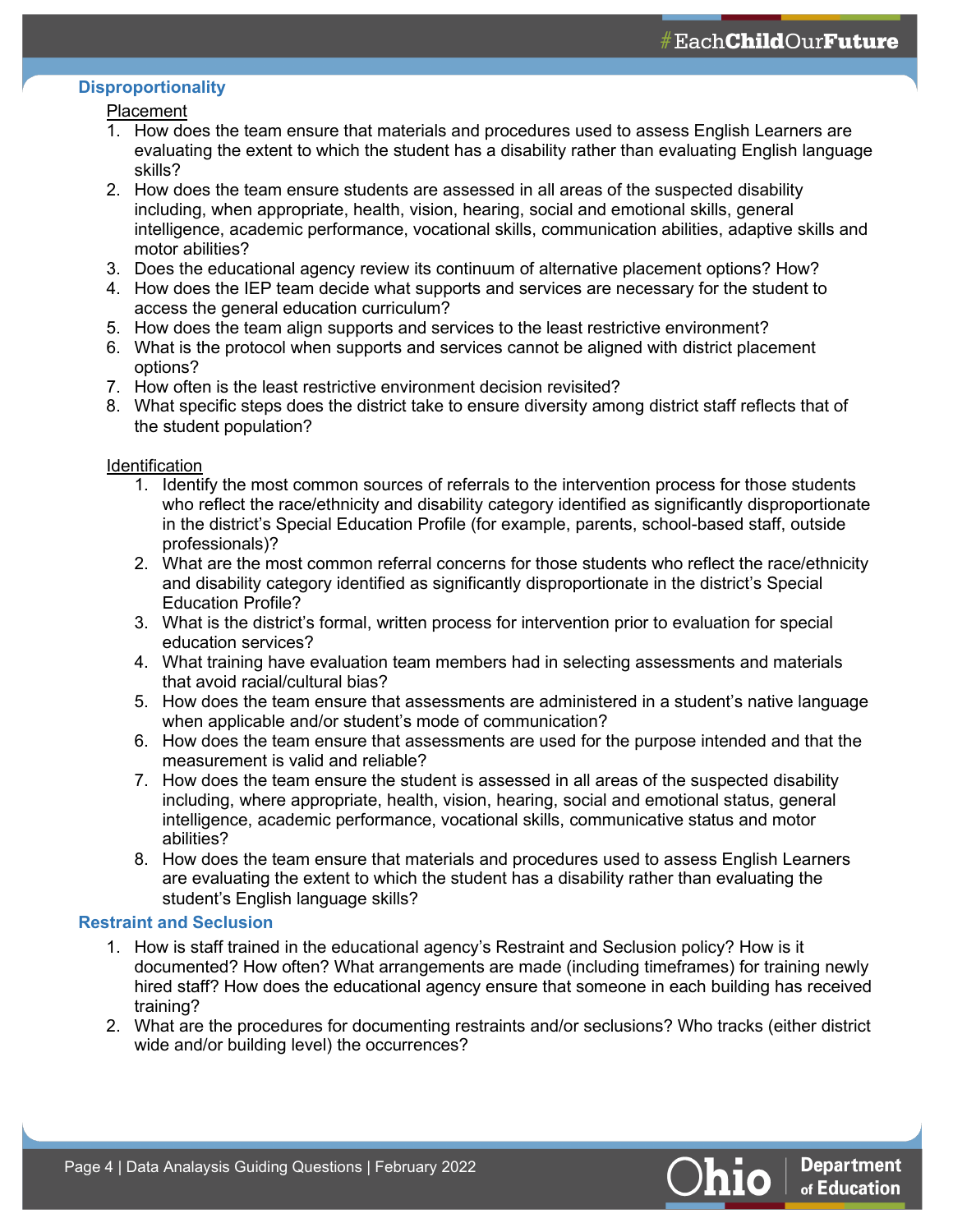**District-Wide Interventions and Student Supports (such as Multi-Tiered System of Support, Response to Intervention)**

- 1. What is the educational agency's process to address the needs of all students across all learning environments?
- 2. Within this process, is there a system that identifies students in need of additional interventions?
- 3. What is the process for collecting intervention data?
- 4. What is the process for analyzing and reporting the intervention data for feedback?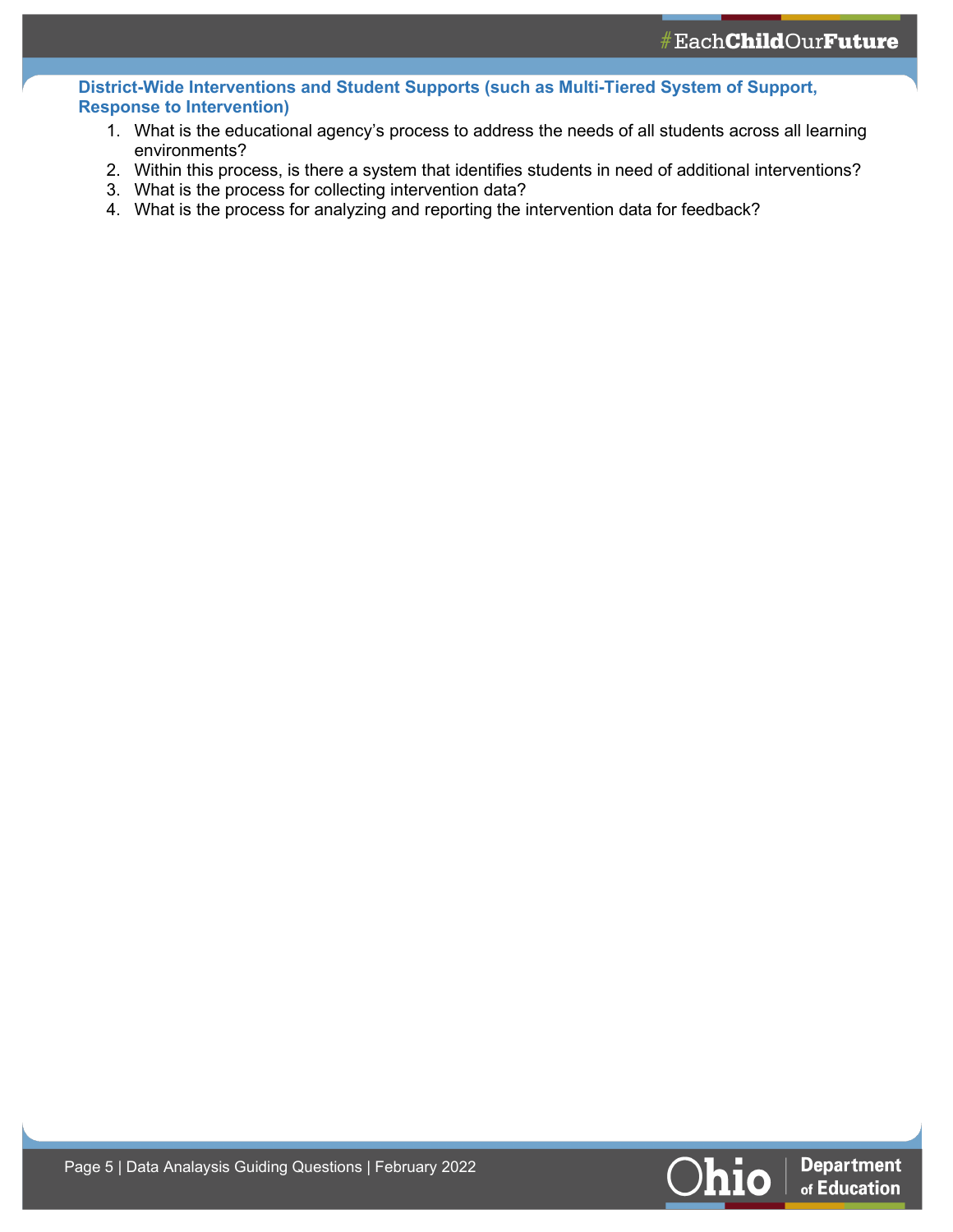## **Additional Data Analysis Guiding Questions for Educational Service Centers (ESCs)**

#### **Least Restrictive Environment**

- 1. Define the service focus of the classrooms, programs and remote locations offered by the ESC.
- 2. What is the continuum of alternative placements, and how are placement decisions made for students entering ESC programs and services?
- 3. What is the written application process for entering students, and what are the written acceptance criteria? How are these documents shared with associate districts?
- 4. How does the ESC ensure that the least restrictive environment is provided when a child comes from a less restrictive environment in the previous placement?
- 5. How are special education records reviewed for compliance and services required before the student enters?
- 6. How does the internal monitoring team review student records for compliance?
- 7. How are pre-entrance and annual IEP meetings conducted with parents and home district personnel?
- 8. How does the ESC ensure that the IEP is implemented as written, including the provision of all special education instruction, supports and services?
- 9. Where are students being provided services?
- 10. How are related services provided to students in ESC programs?
- 11. How is transition planning for post-secondary life accomplished?
- 12. What is the process for students to return to a less restrictive environment (home district)?
- 13. How does the ESC partner with community and county resources and agencies to provide improved opportunities and outcomes for students with disabilities?

#### **Behavior**

- 1. Does the ESC collect behavior data for students with disabilities? If so, how are these data shared with associate districts, and how are they used for analyses and improvement?
- 2. What is the Restraint and Seclusion policy and Positive Behavioral Intervention and Supports (PBIS) process?
- 3. How are data collected and reported for restraint and seclusion?
- 4. How are ESC and home district personnel involved in manifestation determinations?
- 5. How many children have had a Functional Behavior Assessment (FBA) completed?
- 6. How many children have a Behavior Intervention Plan (BIP), and how is the BIP implemented and monitored?

## **Administration**

- 1. How often do administrators from the ESC meet with associate district administrators?
- 2. How often do ESC special education leaders meet with special education supervisors from associate districts? What topics or issues are addressed at these meetings?
- 3. Is there a written, approved and shared communications plan that describes joint responsibilities for the ESC and associate districts?
- 4. What is the collaborative process for reviewing and revising the communications plan between the ESC and associate districts?
- 5. What is the process for reviewing and revising application procedures, entrance criteria and selection/acceptance processes?
- 6. What is the process for reviewing and revising the ESC special education policies and procedures in collaboration with associate districts?

## **Staffing**

- 1. How are special education staffing levels tracked and maintained?
- 2. How does the ESC ensure compliance with special education staff workload and caseload requirements?
- 3. How are special education staffing levels adjusted to meet changing special education enrollment levels?